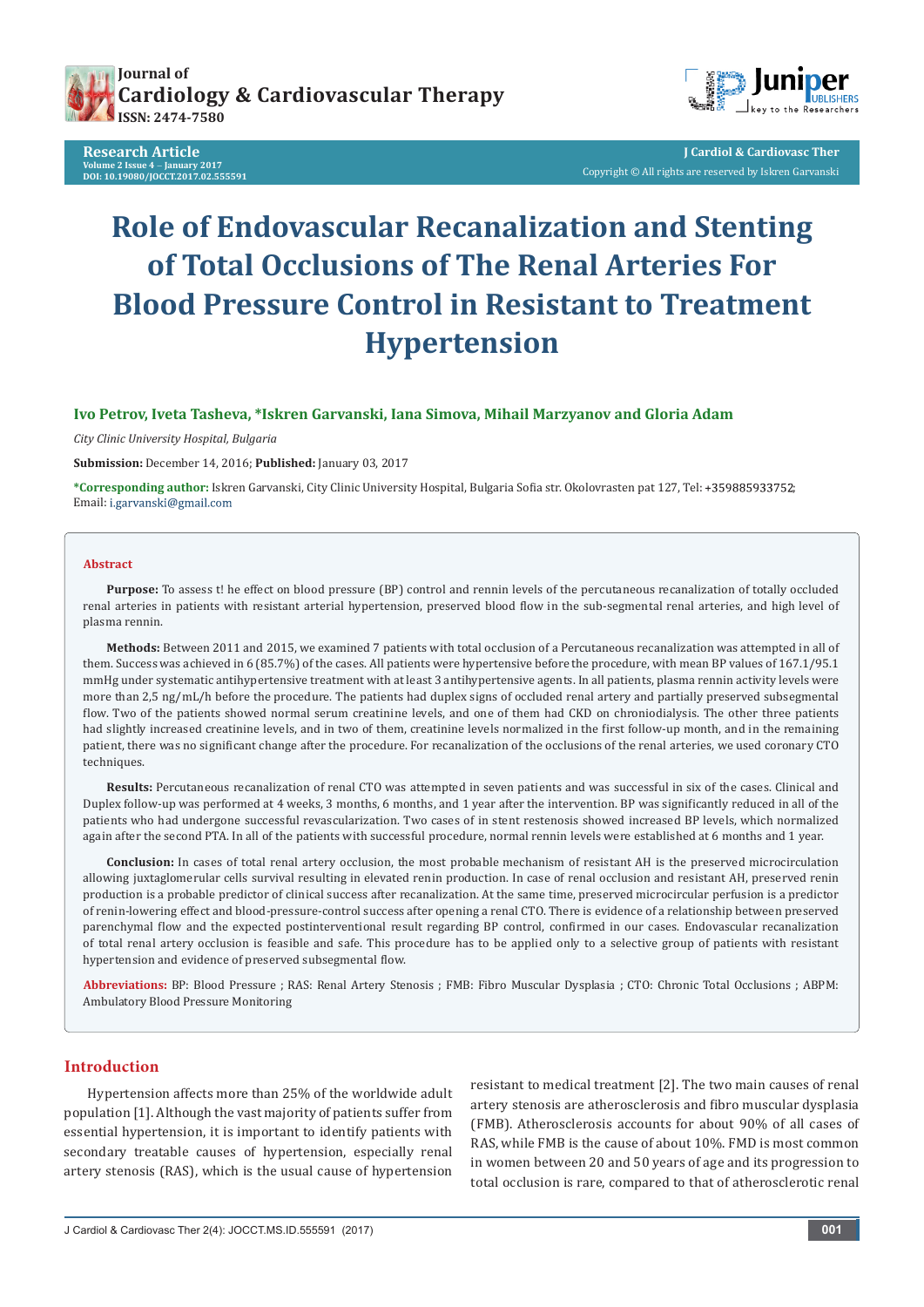artery stenosis [3]. Atherosclerotic disease of the renal artery, which is frequently responsible for uncontrollable hypertension, congestive heart failure, and progressive renal failure leading to endstage renal disease, is prevalent among elderly patients [4].

The first percutaneous transluminal renal angioplasty (PTRA) for the treatment of atherosclerotic renal artery stenosis was performed by Gruentzig in 1977, the same year as the first coronary angioplasty was performed [5,6]. Later on, stunting has emerged as a procedure, associated with low mortality and morbidity for symptomatic renovascular disease. Since then, a lot of clinical data has been gathered, raising controversies about the effect of renal artery stunting in the treatment of renovascular hypertension and chronic renal failure. Further, while stunting of the renal artery stenosis is still justified and widely performed, chronic total occlusions (CTO) of the renal arteries are largely considered inappropriate for endovascular treatment [7,8].

Indeed, in most cases, the total occlusion of a renal artery, supplying a small atrophied kidney may not be considered an appropriate target for intervention. In fact in the largely accepted guidelines, the small size of the target kidney (less than 7 cm) is a contraindication for renal artery intervention. However, in case a group of patients with occluded renal arteries, which have the potential to benefit from recanalization and full restoration of flow after balloon PTA or stunting, it is important for them to be identified. There are scarce clinical data for technical feasibility and clinical effect of the Percutaneous recanalization of occluded renal arteries and only several case reports with positive results have been published thus far [9-11].

The purpose of this registry was to test whether Percutaneous recanalization and stunting of totally occluded renal arteries might be justified as effective in reducing the blood pressure (BP) in some patients with chronically occluded renal arteries and to identify specific predictors of clinical effect, which are probably preserved cortical blood flow and high levels of plasma renin.

# **Materials and Methods**

Inclusion criteria for this pilot registry were as follows:

- a. resistance to medical treatment hypertension
- b. evidence of totally occluded renal artery
- c. high level of plasma renin activity

d. Doppler US evidence of total occlusion of renal artery with preserved cortical and subsegmental blood flow

In the registry, all consecutive patients between January 2011 and May 2015 who fulfilled the inclusion criteria were included. Seven consecutive patients (3 women, 4 men) at average age of 42.8 years (range, 15-67 years) met the inclusion criteria and were included in the registry. Percutaneous recanalization of the renal artery occlusion was attempted in all 7 patients. The

underlying pathological vascular process was as follows: three of the patients had fibro muscular dysplasia, one had Takayasu arteritis, one had dissection, and two of the patients had atherosclerotic renal artery occlusions.

All 7 patients had severe uncontrolled arterial hypertension, defined as average systolic pressure of >140 mmHg and average diastolic pressure of >90 mmHg, while on treatment with ≥3 antihypertensive drugs, at least one of which was a diuretic. Average BP values obtained by 24-h ambulatory BP monitoring (ABPM) including on the day before hospital admission were a mean of 167.1/95.1 mmHg. The patients were considered eligible for the procedure according to the two following criteria:

- i. Resistant arterial hypertension
- ii. Duplex evidence of total renal artery occlusion
- iii. High level of plasma renin activity > 2.5 ng/mL/h.
- iv. Doppler sonography evidence of preserved flow in the sub segmental arteries (interlobular and arcuate arteries)

Technical success was defined as restoration of the ante grade contrast delivery in the sub segmental renal arteries, lack of residual stenosis > 50% and /or flow limiting dissection.

All patients had Duplex signs of renal artery occlusion: 2 of the left renal arteries and 5 of the right renal arteries, as well as partially preserved sub segmental flow, appeared on color coded Duplex sonography. Three of the patients showed normal serum creatinine levels, three showed CKD not indicated for dialysis treatment, and one was undergoing chroniodialysis.

For treating chronic totally occluded renal arteries, coronary CTO techniques were used. In three cases, the procedure was performed using a 6 Fr right radial approach with a JR 3.5/6 Fr guiding catheter; three with right femoral approach and one with right brachial approach. The unsuccessful procedure was done through femoral approach. In all of the 6 successful cases crossing of the lesion was achieved using CTO dedicated guide wires and the use of a low profile over-the-wire OTW balloon.

Coronary balloons were used for pre dilatation (ranged approximately 1.25-2.0 mm in size) and post dilatation ranged 5.5-7.0 mm). In the cases with successful recanalization three dedicated renal stents were implanted and three drug eluting coronary stents in the other cases. Stents were positioned to protrude 1-2 mm into the aortic lumen with an average inflation pressure of 12 atm for the implantation itself and reaching up to 20 atm for ostial trumpeting (or flaring).

Immediately after the stent deployment, a loading dose of clopidogrel 450 mg, followed by maintenance dose of 75 mg/ day was administered for at least 12 months, and aspirin at a dose of 100 mg/day was administered to all stented patients. In all of the patients a Doppler assessment of the stent patency was performed the day after the procedure. Then, a follow-up ultrasound was scheduled at 30 days, and at 3 and 6 months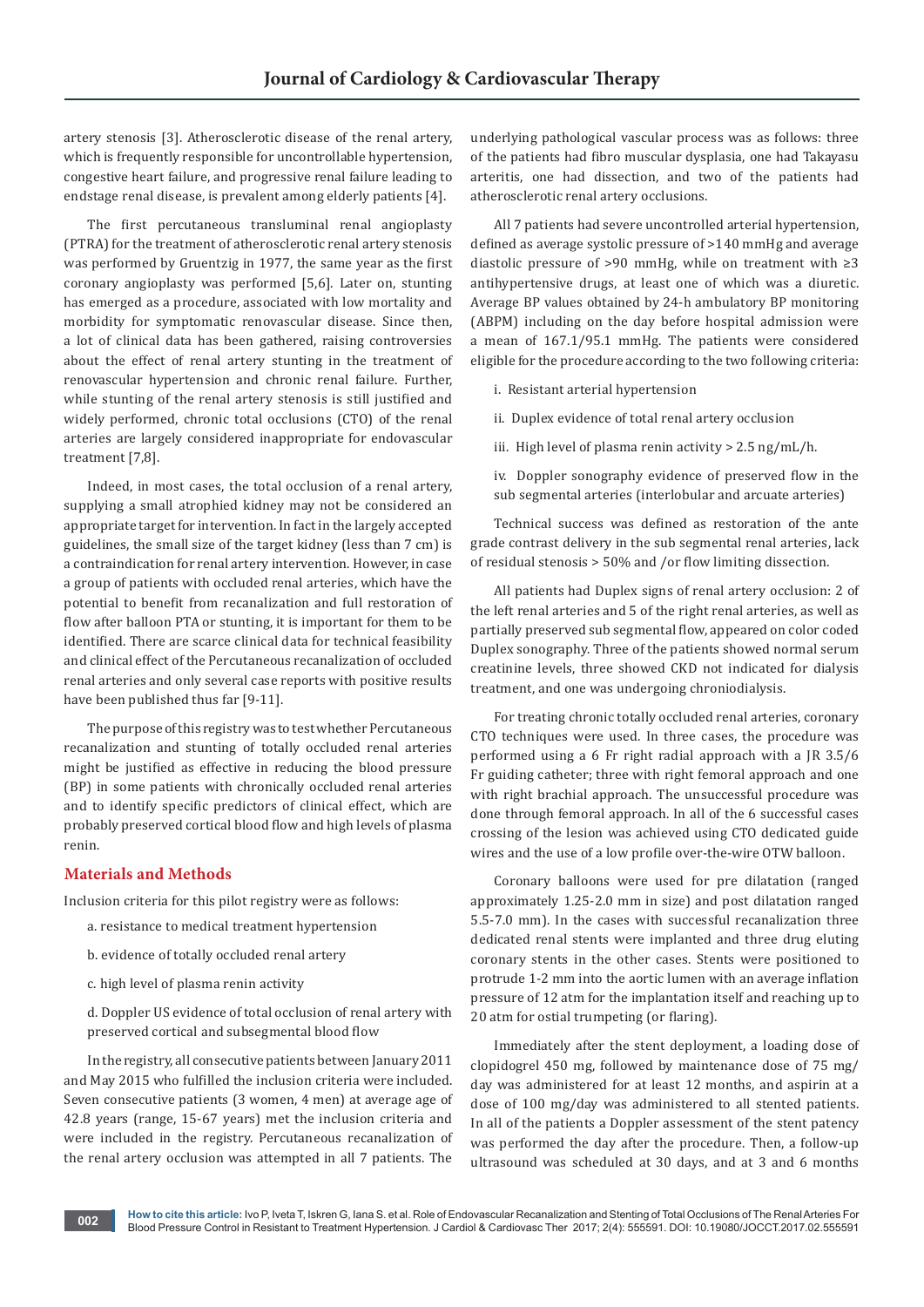after the procedure. Additionally, control 24-h ABPM and plasma renin activity were scheduled 30 days after the procedure to evaluate BP control and the relationship with the renin levels.

# **Results**

Percutaneous recanalization of the chronic renal artery occlusion was attempted in seven patients. The treatment showed technical success in six cases and was completed with good immediate angiographic result with no residual stenosis and transstenotic gradient and restored peripheral sub segmental blood flow. All seven patients were thoroughly monitored for adverse clinical events (vascular access complications, plasma creatinine levels increase, myocardial infarction, unexpected drop or increase of the systemic BP, bleeding complications, stroke or other neurological events). No adverse clinical events were registered during the hospital stay and 30 days after the procedure.

The 24-h ABPM in the successfully recanalized renal CTO patients, performed 30 days after the renal stunting showed a dramatic decrease in the BP values, with an average of 132.5/81.7 mmHg compared to 167.1/95.1 mmHg before the procedure. In the patient with unsuccessful recanalization, no significant change of BP control or medication was registered. In the successful recanalization group the medication intake dropped from average 5.11 agents per patient before the procedure to an average of 1.17 per patient. Two patients needed no medication for the arterial hypertension, two patients were using only one medication, one was on double therapy, and one on triple therapy. In all of the cases, adequate BP control was achieved with ABPM not exceeding values of 140/90 mmHg.

During the 6-month follow-up, two of the patients had instent restenosis with reoccurrence of the unsatisfactory BP control with registered re-elevation of the PRA. In the first case (the female patient with Takayasu arteritis), this occurred 4 months after the procedure, and in the second case it occurred after 3 months. Both patients underwent successful second PTA: in the first patient, a second stent was implanted and treatment with oral rapamycin 2 mg/day was administered for 1 month to prevent reoccurrence of restenosis. The second patient was treated with efficient balloon PTA with a noncompliant balloon and additional drug eluting balloon inflation.

Further, the patients were followed up by Doppler ultrasound of the renal arteries and a clinical exam for an average of 18 months (6-26 months). All of the patients had normal BP values, <130/85 mmHg at the 12-month visit and no evidence of restenosis (secondary patency rate=100%). They followed their existing treatment regimen: two patients with no therapy and other two with monotherapy.

# **Discussion**

The prevalence of renal artery stenosis in the elderly hypertensive patients approaches 20% after the age of 70 years [12]. Approximately 5% of renal artery lesions with >60% diameter stenosis will progress to complete occlusion over a period of 3 years[13]. Critical renovascular disease is associated with substantial morbidity and mortality. The survival rate at 2 years is a dismal 56%, with the majority of deaths associated with complications of vascular disease [14]. In several studies in patients undergoing renal dialysis, the prevalence of renal artery disease is 10-20% [15].

Acute pulmonary edema is not an infrequent presentation of severe renovascular disease in the elderly [10] and carries high risk in patients with dicreased cardiopulmonary reserve and is one of the current indications in the present guidelines. The DRASTIC, ЕММА and ASPIRE-2 studies showed that renal stenting resulted in improvement of BP and reduced the number of antihypertensive medications [16,17]. The ASTRAL and CORAL studies showed that there is no significant difference between the group with renal stenting and the group medical therapy [18,19].

Doppler ultrasonography may potentially have good accuracy in assessing renal artery stenosis/occlusion and preserved sub segmental collateral blood flow, and it may be a useful tool for assessing which patient will respond to endovascular revascularization in renal stenosis, but requires a well-trained operator and adequate ultrasound windows. It has been suggested that a resistive index > 0.8 predicts poor response to revascularization [20]. Several small trials have tried to establish surgical treatment as a standard procedure to treat resistant hypertension in case of total renal occlusion. Whitehouse published the results of 30 patients with renal CTO surgically treated. The registered mortality was 6.6% and the nephrectomy incidence was 36.6% [21].

 Endovascular revascularization of occluded renal artery is still considered controversial, but has the potential of lower morbidity/mortality [7,8]. Total occlusion of renal arteries is not considered as a standard indication for endovascular intervention. There are no trials or big series published to date. We found several case descriptions with favorable results from the procedural and clinical point of view.

Murat Sezer et al. [10] reported two cases of revascularization of occluded renal artery in patients with severe hypertension and high level of creatinin. After the procedure, they established significant improvement over the control of BP with a significant reduction of used antihypertensive drugs [10].

Wykrzykowska et al. [11] reported a case of an 81-yearold woman with a history of giant-cell arteritis, hypertension, tobacco use, and peripheral vascular disease presented with acute hypoxic respiratory failure due to pulmonary edema that required mechanical ventilation and chronically occluded the left renal artery. After recanalizatoin of chronically occluded artery reported improvement in the patient's hypertension and congestive symptoms [11].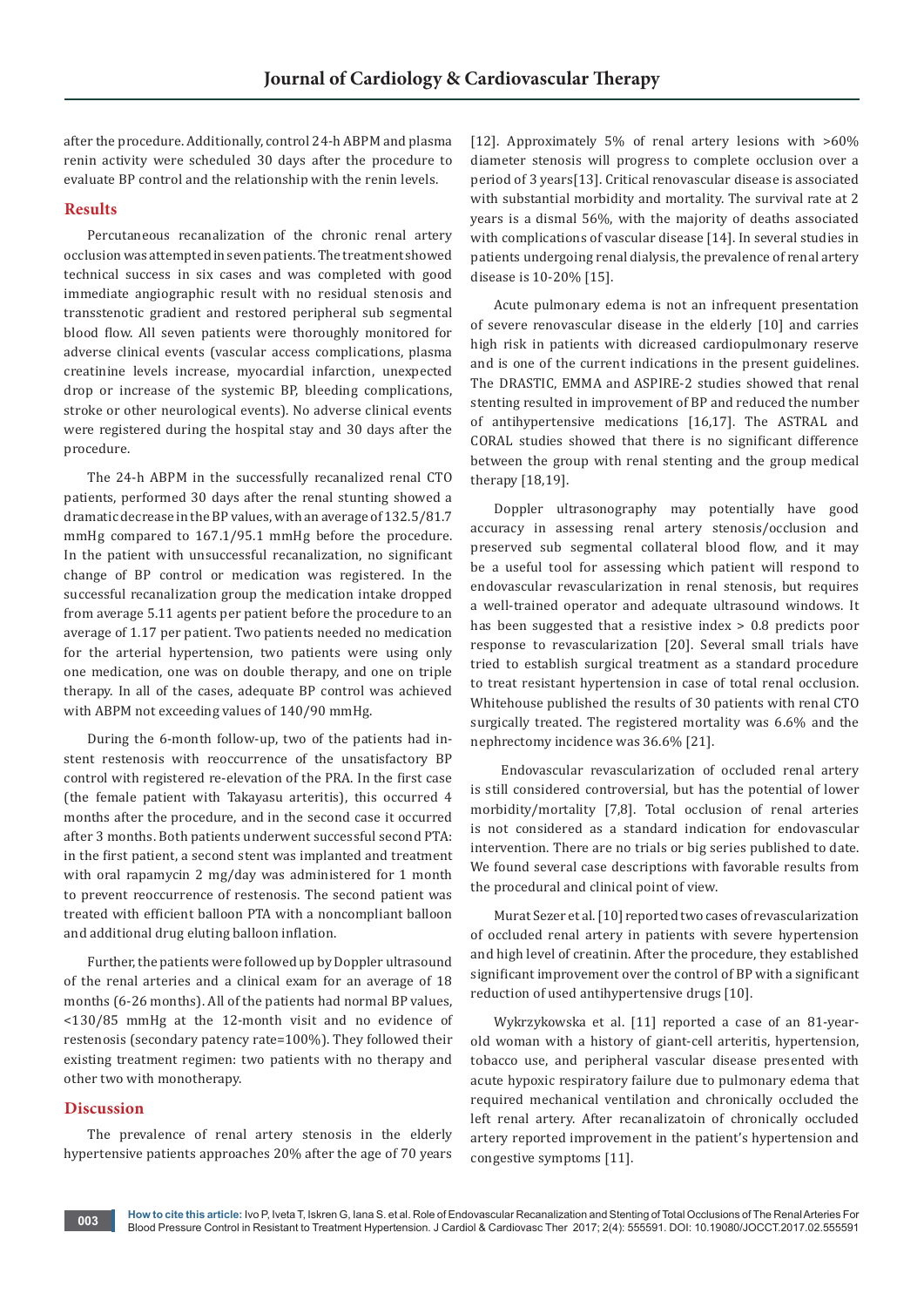Yokoy et al. [22] reported a case of left renal subtotal stenosis and right renal artery total stenosis and concomitant CAD with favorable clinical result after bilateral renal artery intervention (better BP control and improved renal function) [22]. They suggested that preserved blood flow and kidney structure may be one of the factors indicating renal artery CTO recanalization. Our personal opinion is that preserved collateral flow to the kidney can lead to functional survival of the juxtaglomerular apparatus; thereby leading to high renin production and resistant hypertension totally independent from kidney's functioned and size. On the other hand, the preserved collateral flow is, at the same time, a predictor of efficient BP control after successful recanalization. In our cases, high level of rennin production together with preserved sub segmental collateral flow was an indication for intervention and a predictor for clinical success, and both are considered as possible predictors for significant reduction of BP values after successful recanalization. This has to be proven in larger trials.

Vascular access and French size of the materials used for renal artery interventions is another interesting point of discussion. According to our extensive experience with renal artery interventions (including not only PTA and stunting but also renal denervation in more than 200 patients during the last 5 years) upper access (radial or brachial) is more convenient for renal interventions because in hypertensive subjects, the renal artery arises at a sharp angle from the aorta in the caudal direction causing complications for the manipulation of catheters and devices from the "classic" femoral access in many cases. In these cases, is much easier and faster to engage a guiding catheter (in our protocol the JR 4.0/ 6 Fr is the preferred one) into the ostium of the renal artery or at least to be axial versus the axis of the renal artery (because in part of the cases the occlusion is almost strictly ostial and real engagement is not possible).

In these cases, crossing across the minimal proximal stump is much more probable because of the better push ability of devices such as micro catheters and wires and better axial alignment between the axis of the guiding catheter and the axis of the occluded renal artery. It also provides better support for driving and implanting a stent. Other reason to use a preferably radial approach is the fact that it is related to significantly lower incidence of bleeding complications and lower overall MACE that is categorically shown in several "coronary" trials (such as RIVAL and RIFLE) [23].

Regarding the French size: nowadays major part of contemporary interventional devices including stent systems dedicated to visceral and renal arteries are compatible with 6 Fr guiding catheters. In many cases, the size of the kidney and the artery in case of CTO are smaller than the usual, advocating the use of coronary DES in order to prevent restenosis and enabling the use of 6 FR, thus allowing really minimally invasive

approach (radial/ulnar) and reducing vascular complications and morbidity and mortality.

Size of the treated kidney in our series the average size of the treated kidney (6.3cm) is much smaller compared to the indicated size approved in the guidelines for intervention. The reason we did not consider the contraindication for intervention in such "small" kidneys is because we were studying the decrease in rennin level and not improvement of kidney function. In some of our patients, the excretion function of such kidneys was categorically shown (by nuclear investigation) to be totally lost and was less probable to be restored after recanalization. However, as shown in our group of patients, the kidney size doеs not affect the potential for high rennin production and the potential for beneficial effect on the BP control after successful recanalization and normal systemic flow restoration reaching the receptors in the juxtaglomerular apparatus (negative feedback mechanism).

# **Conclusion**

In case of renal occlusion and resistant AH, preserved renin production as a consequence of preserved collateral subsegmental blood flow is a predictor of clinical success after recanalization. The most probable mechanism of AH is the preserved vascular microcirculation allowing juxtaglomerular survival and elevated renin production. At the same time, preserved micro circular perfusion is a predictor of lowering renin levels and success of BP control after renal CTO recanalization. There is evidence of a direct relationship between preserved parenchyma flow and expected post interventional result in terms of BP control, confirmed in our cases.

The recanalization of total renal artery occlusions is feasible and safe and has a positive effect on lowering the plasma renin activity and BP control. This procedure has to be applied only to a selective group of patients with resistant hypertension and evidence of preserved sub segmental flow. Further, larger multicentre trials need to be performed to establish the exact indications and results before broader application of this strategy to the daily clinical practice.

# **References**

- 1. [Kearney PM, Whelton M, Reynolds K, Muntner P, Whelton PK,](https://www.ncbi.nlm.nih.gov/pubmed/15652604) et al. (2005[\)Global burden of hypertension: analysis of worldwide data.](https://www.ncbi.nlm.nih.gov/pubmed/15652604)  Lancet 365[\(9455\):](https://www.ncbi.nlm.nih.gov/pubmed/15652604) 217-223.
- 2. [Spitalewitz S, Reiser IW \(1996\) Atherosclerotic renovascular disease.](https://www.ncbi.nlm.nih.gov/pubmed/11862267)  Am J Ther 3(4): 21-28.
- 3. Robert D Safian , Stephen C [Textor \(2001\) Renal artery stenosis. N Engl](http://www.nejm.org/doi/full/10.1056/nejm200102083440607)  J Med 344(6[\): 431-442.](http://www.nejm.org/doi/full/10.1056/nejm200102083440607)
- 4. [Dorros G, Jaff M, Mathiak L, Dorros II, Lowe A, et al. \(1998\) Four-year](https://www.ncbi.nlm.nih.gov/pubmed/9715856)  [follow-up of Palmaz-Schatz stent revascularization as treatment for](https://www.ncbi.nlm.nih.gov/pubmed/9715856)  [atherosclerotic renal artery stenosis. Circulation](https://www.ncbi.nlm.nih.gov/pubmed/9715856) 98(7): 642- 647.
- 5. [Gruntzig A, Kuhlmann U, Vetter W, L](https://www.ncbi.nlm.nih.gov/pubmed/85817)ütolf U, Meier B, et al. (1978) of renovascularhypertension with percutaneous [transluminal dilatation of a renalarterystenosis. Lancet](https://www.ncbi.nlm.nih.gov/pubmed/85817) 1(8068): 801- [802.](https://www.ncbi.nlm.nih.gov/pubmed/85817)